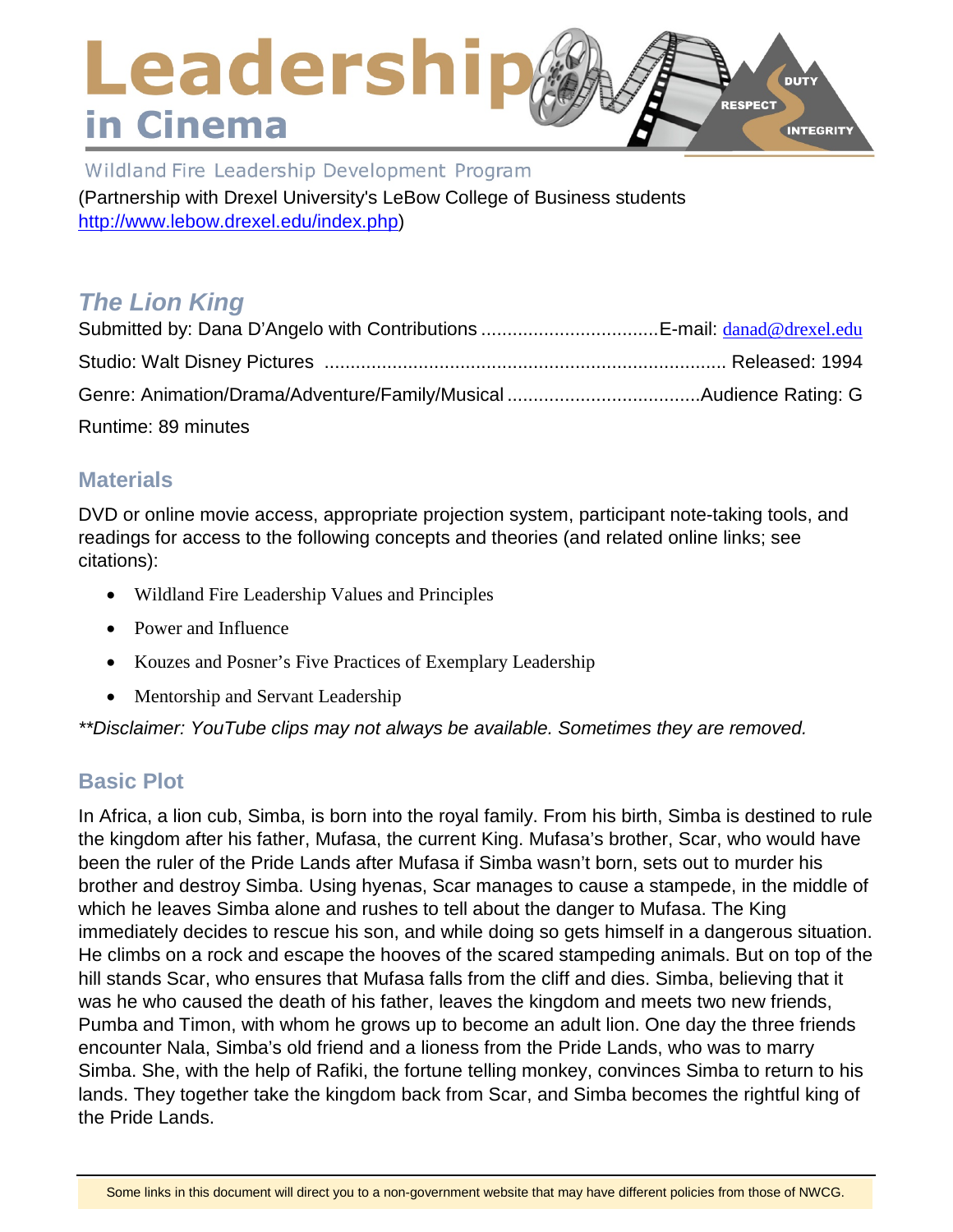## **Cast of Main Characters**

## **Full-film Facilitation**

*The Lion King* is an amazing example of a film and story which illustrates many different aspects of leadership throughout. Participants watching this movie can connect the concepts from the theories listed to the leadership seen in *The Lion King.* Participants should be able to recognize when leadership is being applied in the movie, who is carrying out the act of leadership, why s/he is doing it, and how effective s/he was. The film should overall aid in the learning of the basic concepts of leadership such that participants can advance as leaders and think of scenarios where they might be required to use such leadership styles in real life in the future.

When opting for the full-film method, the facilitator should determine a good breaking point near the middle of the film.

- 1. Give handouts which discuss the concepts of *The Wildland Fire Leadership Values, Power and Influence, Kouzes' and Posner's Behaviors* and *Motivation and Servant Leadership.*
- 2. Review the different leadership values with participants, and discuss information given out in the handouts.
- 3. Break students into small discussion groups.
- 4. Show students *The Lion King*.
- 5. *Break.* (Suggestion: After Simba leaves the kingdom)
- 6. Begin the guided discussion.
- 7. Briefly discuss leadership examples in the first half of the film.
- 8. Have students discuss their findings and how they will apply leadership lessons learned. Facilitate discussion in groups that have difficulty.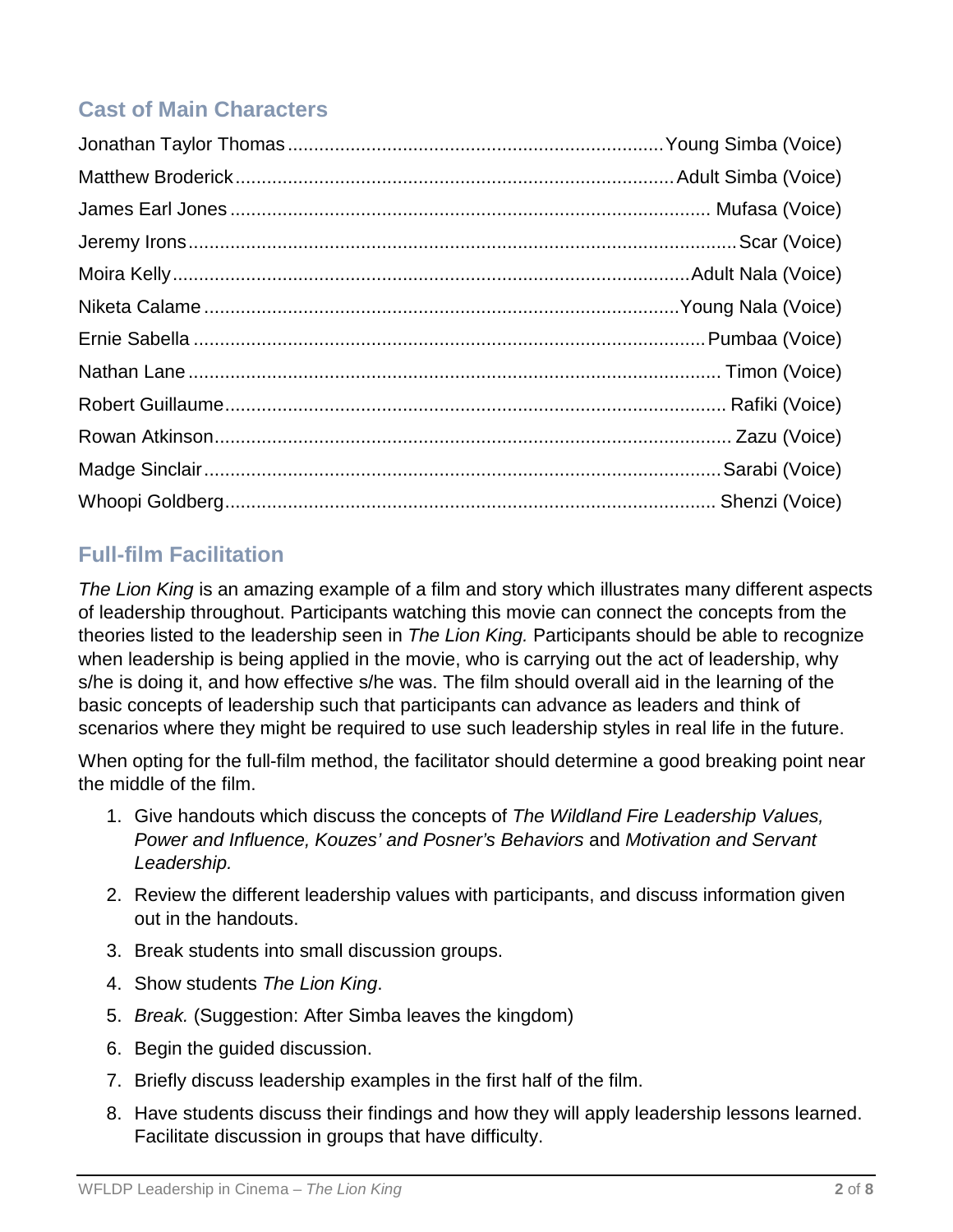- 9. Assign students homework to watch the rest of the movie out of class as a group.
- 10.Wrap up the session and encourage students to apply leadership lessons learned in their personal and work lives.

## **Part One: The Wildland Fire Leadership Values**

### **Objective**

Students will identify several Wildland Fire Leadership Values in the movie, and discuss the examples within the group.

#### **Respect Examples**

- Mufasa lectures Simba after Nala and Simba run away to the Elephant Grave. (Pay attention to his words: "What's worse, you put Nala in danger".) This clearly demonstrates that Mufasa greatly values the safety of his subordinates.
- Simba explains to Nala, Timon and Pumbaa what dangers may await them on the way back to the kingdom. He keeps his subordinates informed.
- Scar employs his subordinates in accordance with their capabilities. He makes lionesses hunt and provide food for him, and recruits hyenas as his spies.
- Simba doesn't go back to his home alone; he builds a team with Nala, Timon and Pumbaa.

#### **Integrity Examples**

- Simba accepts responsibility for his actions when he think that it was he who caused his father's death. He leaves the kingdom and runs away because of this.
- Simba faces his responsibilities again when he decides to go back to the Pride Lands.
- Simba is always trying to emulate his father. In his first dialogue with Nala after he leaves the Pride Lands, Nala tries to convince him to return. Her words that have the biggest effect on Simba are: "You're not like your father".
- When Simba is trying to make a decision whether to go back to his home, he repeats several times: "It's my fault, it's my fault". He knows himself and seeks improvement.

#### **Duty Examples**

• Simba prepares Nala, Timon and Pumbaa for the fight when they return to the kingdom. He tells them that it will be dangerous, and that they may not survive. He doesn't hide the truth, and ensures that everybody understands the tasks and is developed for the future.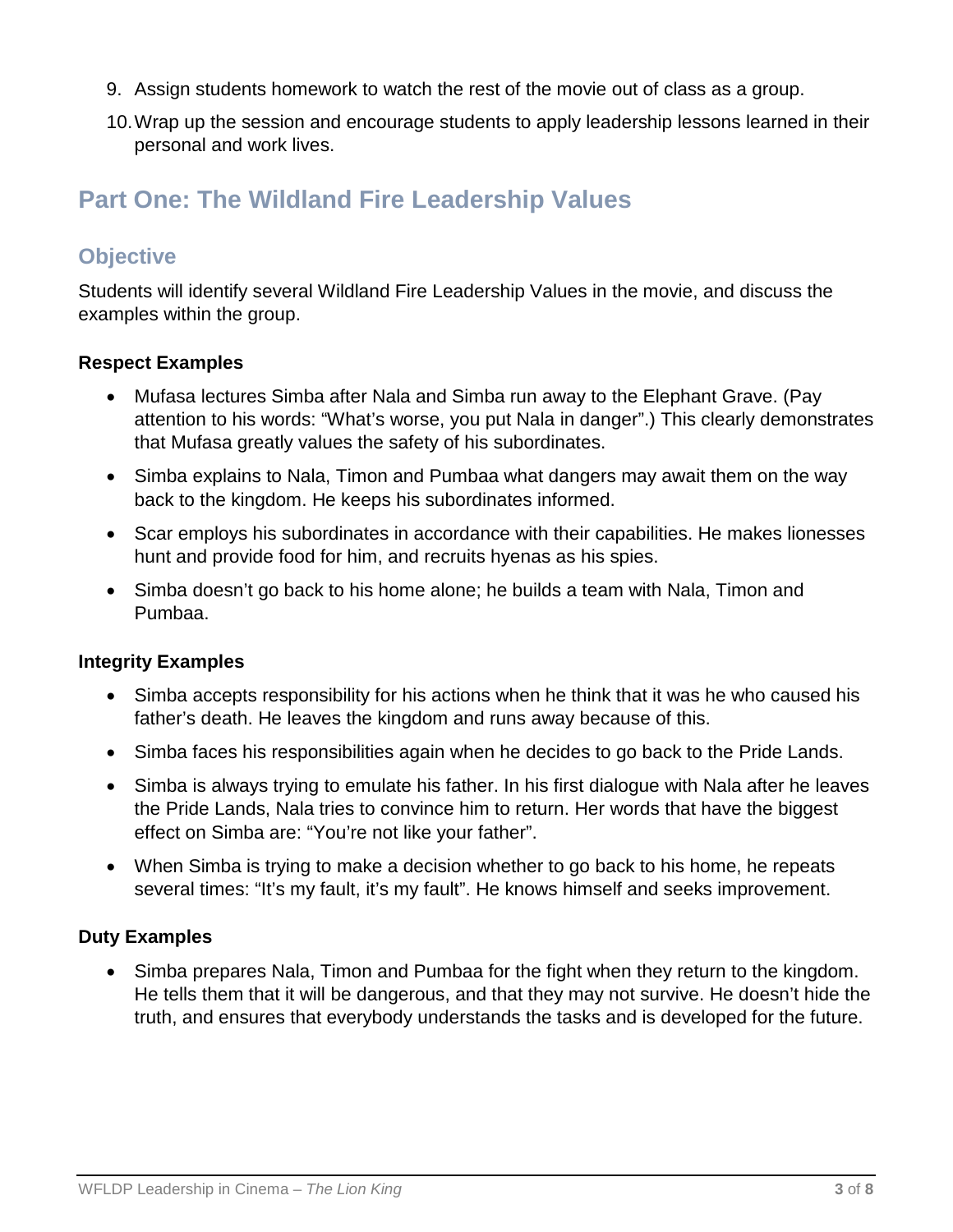# **Part Two: Power and Influence**

## **Objective**

Students will be able to identify when Power and Influence (pushing and pulling tactics) are being used in the movie, find examples from the movie, and discuss with their group.

#### **Power Examples**

- Mufasa shows Simba around the Pride Lands, using his expert knowledge to show him the areas he will rule one day, and the areas he is forbidden from going. Mufasa explains the "Circle of Life" to Simba to build reverence in him for other creatures. See <http://www.youtube.com/watch?v=9lxZyVaVUjI>
- Mufasa shows his coerciveness when he protects Simba from the hyenas. See <http://www.youtube.com/watch?v=x49NwjnwDUw>
- Mufasa shows power to legitimize by giving Zazu the authority to look after Simba.
- Scar uses expert knowledge to kill Mufasa and make Simba run away. Using his power to reward, he gets the hyenas on his side. Closely pay attention to how power can be used to do good things (Mufasa) and to do bad things as well (Scar). See <http://www.youtube.com/watch?v=2K6lFYU0-XM> and <http://www.youtube.com/watch?v=LGtJn-L5xEs>

#### **Influence Examples**

- Timon and Pumbaa influence Simba in order for him to forget his past and live his life. Encourage students to find elements of coalition building and personal appeal in Timon's and Pumbaa's approach with Simba.
- Review how the rational persuasion aspect in shown in the song "Hakuna Matata", and what effect it had on Simba's life. See<http://www.youtube.com/watch?v=5UctQeU6tnU>
- Mufasa uses rational persuasion to teach Simba when he was younger, especially when he was showing him the Pride Lands and when he saved Simba from the hyenas.
- Mufasa uses pressure and inspirational appeal to motivate Simba when he gets older by appearing through the clouds. See<http://www.youtube.com/watch?v=QhEU3EF4jvM>
- Nala uses four different pulling tactics to persuade Simba to return to the Pride Lands, namely ingratiation, consultation, rational persuasion and personal appeal.

## **Part Three: The Five Practices of Exemplary Leadership**

### **Objective**

Students will be able to identify when the Kouzes' and Posner's Five Practices of Exemplary Leadership are being used in the movie, find examples from the movie, and discuss with their group.

#### **Enabling Others to Act Examples**

• Nala enables Simba to act when she helps him go back and become the king he is supposed to be. See<http://www.youtube.com/watch?v=OSCub3q2JYg>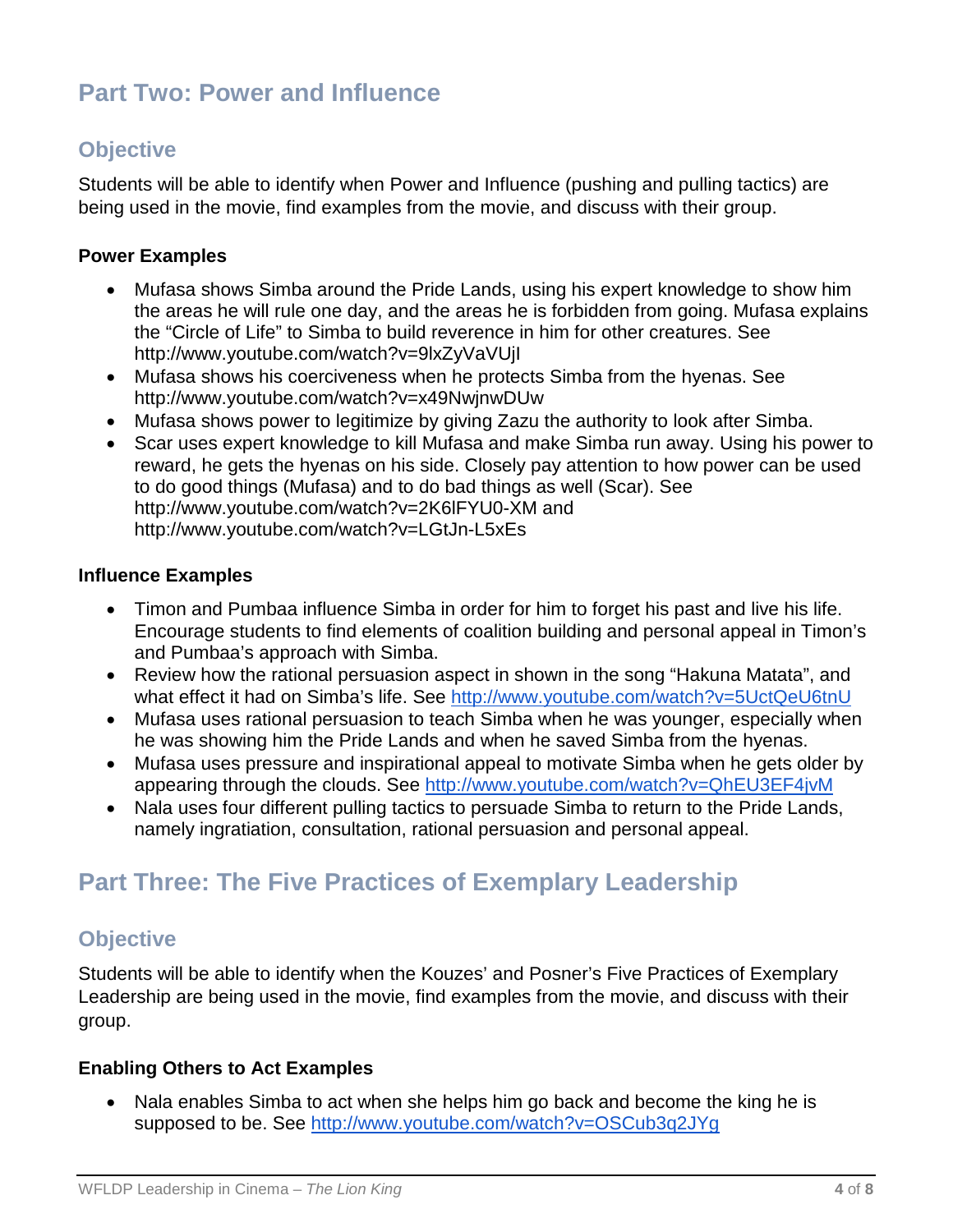• Rafiki enabled Simba to act, when he says that Simba is Mufasa's boy, and he shows him his reflection in the water to point out to him that he has his father in him. He then says the past can hurt; we can run from it or learn from it. This lets Simba see that he is able to go back and become the king and change the kingdom back to the way it used to be.

#### **Encourage the Heart Examples**

• When Nala and Simba reunite, she says, "I laugh in the face of fear," like Simba said in the beginning of the movie when they were cubs. This encourages Simba's heart and pushes Simba to go back and become king. See <http://www.youtube.com/watch?v=HX0kurF5Ppg> <http://www.youtube.com/watch?v=m-xXA6jf8HQ>

# **Part Four: Mentorship and Servant Leadership**

## **Objective**

Student will be able to identify instances of Mentorship and Servant Leadership in the movie. Student will be able to identify mentors and servants in different situations, how they affect others, and what makes them effective leaders.

#### **Mentorship Examples**

- Mufasa is one of the best examples of a leader in the movie, and he can be used to demonstrate the qualities of a mentor. In the movie, Simba has many leaders and mentors, however his father, Mufasa, is probably the most prominent of them all. Mufasa demonstrates his role as a mentor to Simba several times throughout the movie. For example:
	- o Mufasa teaches Simba about the kingdom and the circle of life at a young age, acts as role model as king and tells Simba one day he will be king. See <http://www.youtube.com/watch?v=bW7PlTaawfQ>
	- o Mufasa also guides him as a mentor and reminds him that he has duties as the rightful king through a vision.<http://www.youtube.com/watch?v=NdBV7LTd07g>
- Timon and Pumba also serve as mentors for Simba for a significant period of time. After Simba runs away from the kingdom, he is taken in by Timon and Pumba, who teach him their ways of living and help him move on from his father's death.
	- o They teach him the ways of "Hakuna Matata" and mentor him on how he can leave the past behind and move on with his life. See <http://www.youtube.com/watch?v=xB5ceAruYrI>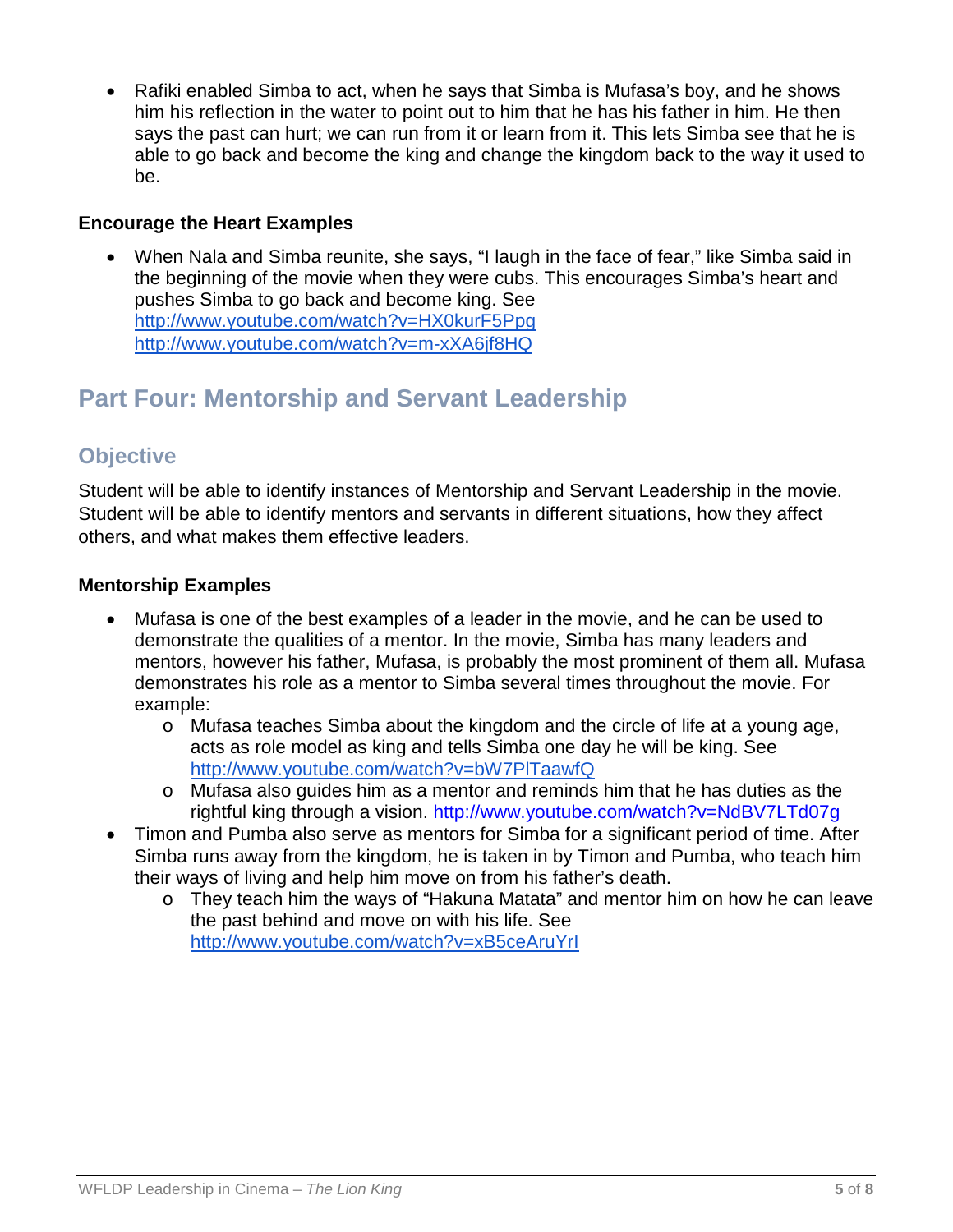- Rafiki serves as a mentor to Simba in a brief meeting between the two when Simba is grown up.
	- $\circ$  Rafiki tells Simba that he has his father in him and that he has what it takes to lead. He is arguably the final person that convinced Simba to return to the kingdom and take his place as king. See [http://www.youtube.com/watch?v=K\\_OMPrqhA\\_4](http://www.youtube.com/watch?v=K_OMPrqhA_4)

#### **Servant Leadership Examples**

- Servant leadership is prevalent in the movie. There are many characters who serve Simba and his family, and many of these characters are also leaders to Simba or show leadership qualities.
- Zazu serves Mufasa, and one of his jobs in the movie is to protect Simba. He serves Simba as well and puts Simba's concerns in front of his own.
	- o Zazu watches over Simba and Nala when they go to the watering hole, and when they later try to go to the elephant graveyard. He tries to protect them, and keep them safe and away from danger. Although he may be considered unsuccessful in this regard, he still puts forth his efforts to protecting Simba, as a servant leader. See [http://www.youtube.com/watch?v=NEqW\\_8-dFuQ](http://www.youtube.com/watch?v=NEqW_8-dFuQ)
- Timon and Pumba also show this concern for Simba when they first meet him.
	- o Although they do not even know Simba is the king of the Pride Lands, they see he is in need and help him. They put his needs before their own and make sure Simba gets better physically and emotionally. <http://www.youtube.com/watch?v=jQIe-J8GurM>
		- Scar fakes servant leadership in this movie for his own gains.
	- o He says that he will give the hyena's food and shelter, putting their needs first, but he is only getting their help so that he can become king. He tries to blame Mufasa's death on the hyenas towards the end of the movie.
	- o Mufasa and Simba also show servant leadership by serving the animals in their kingdom.
	- O Simba puts the needs of the kingdom before himself by coming back to take back his place as king and dethrone Scar. He could have stayed with Timon and Pumba for the rest of his life, however he puts the needs of others before his own and returns for the betterment of the Pride Lands. See <http://www.youtube.com/watch?v=L-uJCAWl7pw>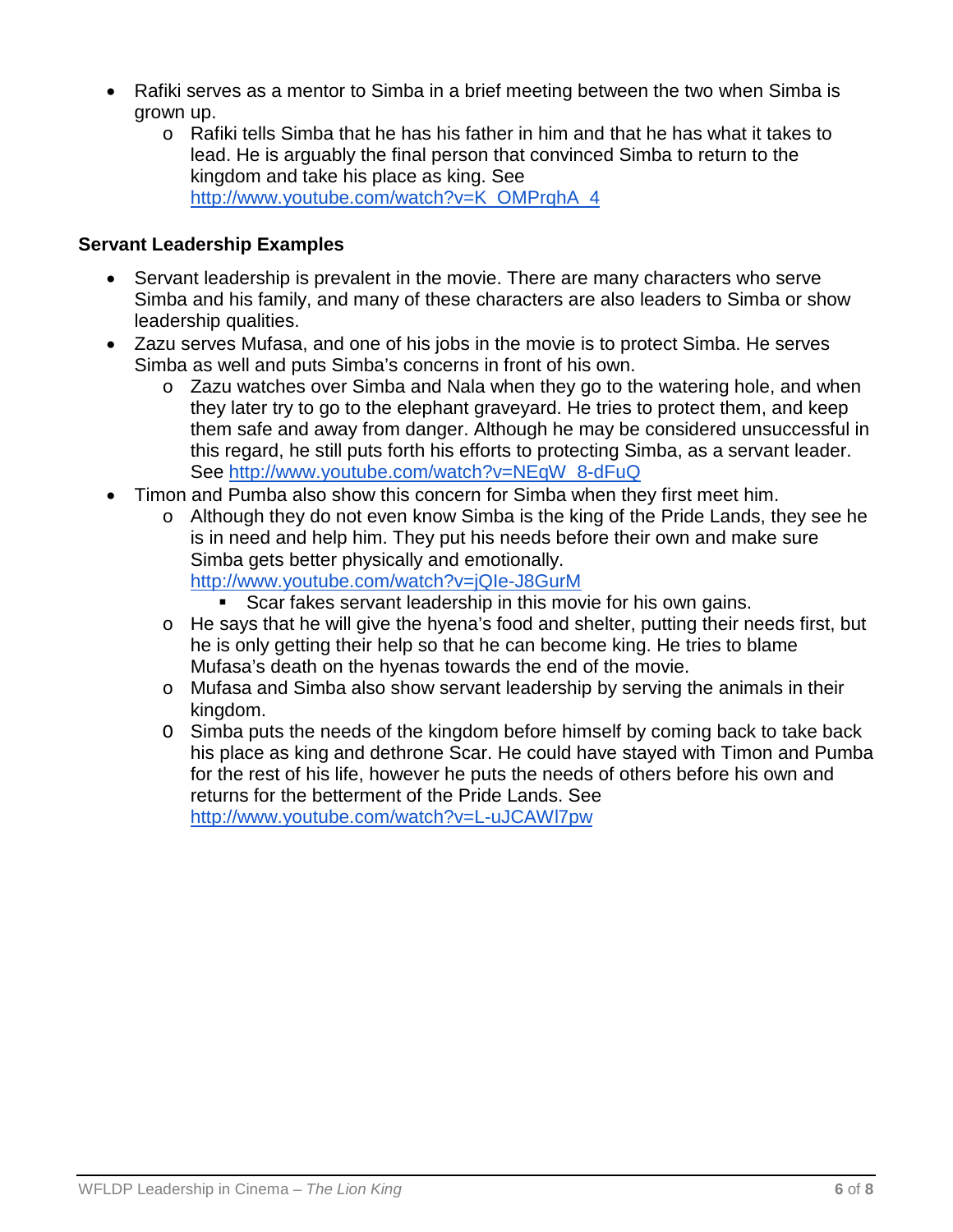# **Additional/Summarized Guided Discussion to Accompany the Outlines Above**

1. Under the concepts that you have learnt from Power and Influence, discuss where you see Power come into action in the movie?

*Answers will vary, but may include:*

- Mufasa showing Pride Lands to Simba
- Mufasa discussing the Circle of Life with Simba
- Mufasa protecting Simba from the hyenas
- Mufasa telling Zaazu to look after Simba and Nala when they go to the Elephant grave
- Scar killing Mufasa
- Scar tempting the hyenas to come on his side
- 2. Discuss the instances where you see pushing tactics of influence in the movie.

*Answers will vary, but may include:*

- Mufasa showing the Pride Lands to Simba (rational persuasion and pressure)
- Nala persuading Simba to come back and save Pride Lands (rational persuasion)
- Hakuna Matata (rational persuasion)
- 3. Discuss the instances where you see pulling tactics of influence in the movie.

*Answers will vary, but may include:*

- Timon and Pumbaa helping Simba in his difficult times as a child (personal appeal, coalition building)
- Mufasa advising Simba from the clouds (inspirational appeal)
- Nala convincing Simba to return to Pride Lands (ingratiation, personal appeal, consultation)
- 4. How does Mufasa's mentorship affect Simba?

#### *Answers will vary, but may include:*

- Simba coming back and fighting Scar for the Pride Lands
- Simba trying to act brave like his father by going to the elephant graveyard
- 5. How does Nala show the five practices of exemplary leadership?

*Answers will vary, but may include:*

• Nala saying, "I laugh in the face of fear," like Simba did when they were younger, and encouraging his heart to go back and become king